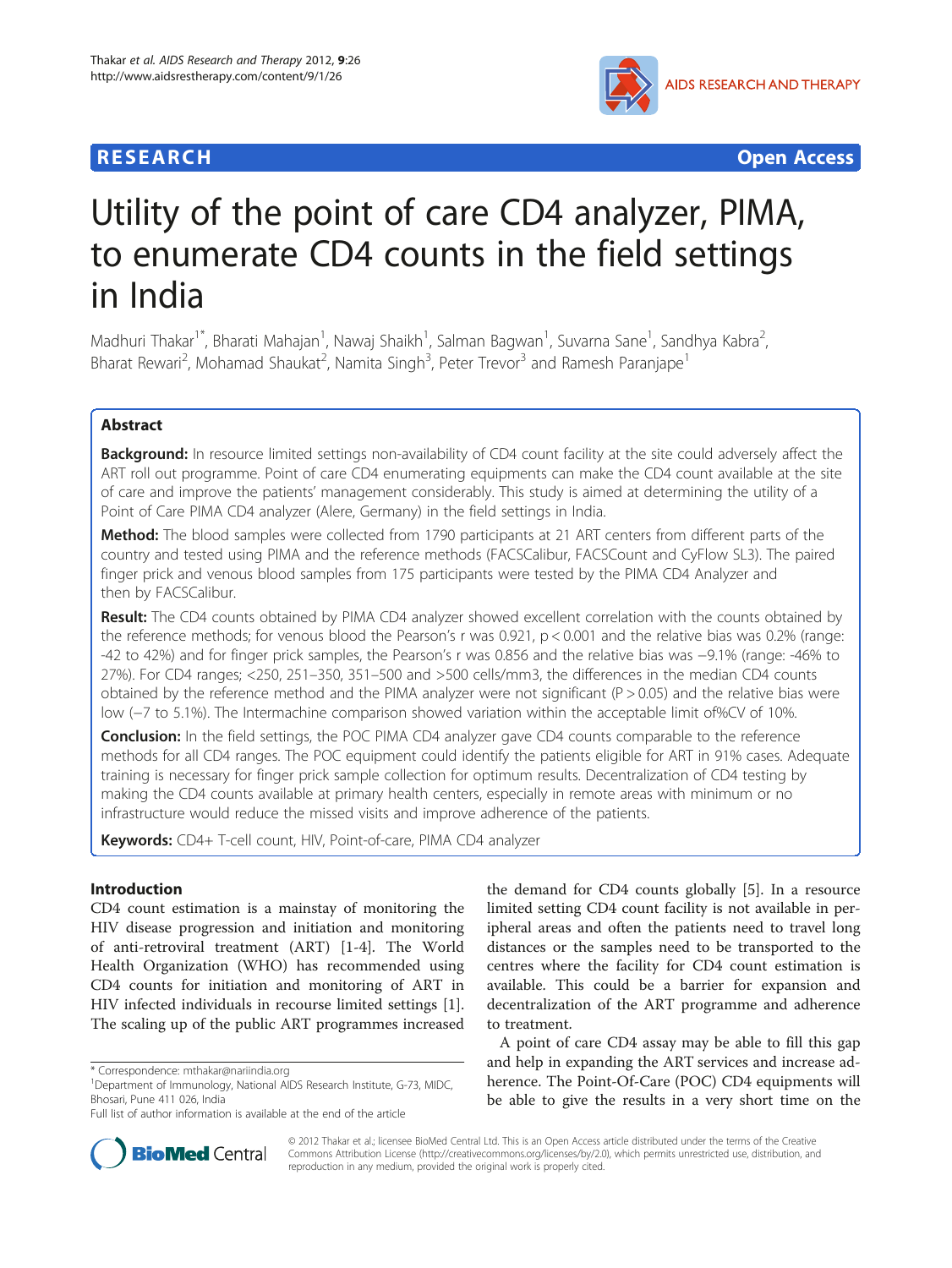same day of collection and thus would avoid need for another visit for collecting results. PIMA CD4 analyzer (Alere) is one of the POC equipment. The closed disposable cartridge used in the analyzer contains the reagents required for the CD4+ T cell count estimation. It can also work on finger prick sample and give results within 20 minutes of the sample collection. The validation studies showed that the PIMA analyzer could give CD4 counts comparable to those obtained with the standard flow cytometers such as FACSCount and FACSCalibur [[6-8](#page-6-0)]. For efficient working of the POC machines it is important to know the accuracy of the PIMA analyzer at different CD4 levels.

In the present study we assessed the feasibility of use of PIMA POC CD4 analyzer in the field setting in Indian ART programme. The PIMA CD4 analyzers were placed at 21 different ART centers in different parts of the country with maximum load of 25 patients per day. The Intermachine comparisons and repeatability of the CD4 counts were assessed using venous blood samples. The finger prick samples collected at the field settings were also tested for the accuracy of CD4 counts in comparison with the paired venous samples.

## **Methods**

#### Study centres

The study was conducted at 21 ART centres having minimum (5-10/day) to moderate (25-30/day) patient load. Of these 21 centres, 2 had FACSCalibur, 13 had FACSCount (both from Becton Dickinson, USA) and 6 had CyFlow® SL3 counter from Partec, Germany. All these equipments are under the external proficiency assessment conducted with Quality Assessment and Standardization for Immunological measures relevant to HIV/AIDS, Public Health Agency, Canada (QASI) for the last three years and performing satisfactorily. Also the inter machine comparison between these equipments using fresh blood samples has been published earlier [[9,10\]](#page-6-0). These equipments were considered as reference method in the study. The technologists from these centers were trained for two days for finger prick sample collection and the CD4 count estimation using PIMA analyzer including the use of calibrators. The equipments were handed over to the technologists during training.

## Study participants

During June to August 2011, each centre consecutively enrolled 5 to 10 HIV positive patients for CD4 count estimation every day after obtaining written informed consent for CD4 count estimation. Approximately 100 patients were enrolled by each centre. The inclusion criteria included age between 18 to 60 years and willingness to give blood sample for CD4 count estimation.

The paired finger prick and the venous blood samples were collected at NARI, Pune from 175 HIV infected individuals who gave written informed consent for collection of finger prick samples.

#### Blood collection and processing

Three ml of venous blood sample was collected in K3 EDTA vacutainers. The capillary blood sample was collected from the finger tip using lancet finger stick. A puncture depth of 1.8 mm with a blade-type lancet (Sarstedt) was used to achieve sufficient capillary blood flow. The venous or the finger prick samples were first tested in the ART centre using PIMA CD4 analyzer and the results were stored in the centre. The samples were then sent to the attached laboratory for processing by the respective reference methodologies. The technicians estimating CD4 count by reference method were blinded for PIMA results. The CD4 counts obtained by the reference method were provided to the patients.

## CD4 count estimation

### Test method- pima™ CD4

The samples were run in the PIMA CD4 analyzer only after the normal and Low value control cartridges gave acceptable value. After collection of venous sample, 25 μl of blood was immediately added to the PIMA CD4 cartridge. In case of finger prick sample, the sample was directly collected on the cartridge. The cartridge was capped and inserted immediately into the PIMA analyzer. The PIMA analyzer works on volumetric principle. Hence every time 5 μl of blood was drawn into the detection channel of the PIMA cartridge from the blood added in the receptacle.

During the incubation, freeze-dried fluorescently labeled antibodies (anti-CD3 and anti-CD4) get mixed with the blood and the images of the CD3+ and CD4+ cells are captured by the camera and the results are then expressed as cells/μl within 20 minutes. In the study, the print out of the CD4 count obtained from the PIMA analyzer was checked by the supervisor and stored in the clinic itself.

## Reference method-flow cytometry

In the laboratory, the blood samples were tested by respective reference methodology on the day of collection. The daily calibration and internal quality controls were included in every run. The samples were acquired and analyzed only when the quality control indicators were passed.

#### FACSCalibur (Becton Dickinson, USA)

Twenty μL of liquid antibody reagent (MultiTEST CD3 FITC, CD4 PE, CD45 PerCP, Becton Dickinson, USA) and 50 μL of whole blood was added to the TruCOUNT tube (Becton Dickinson, USA) containing the reference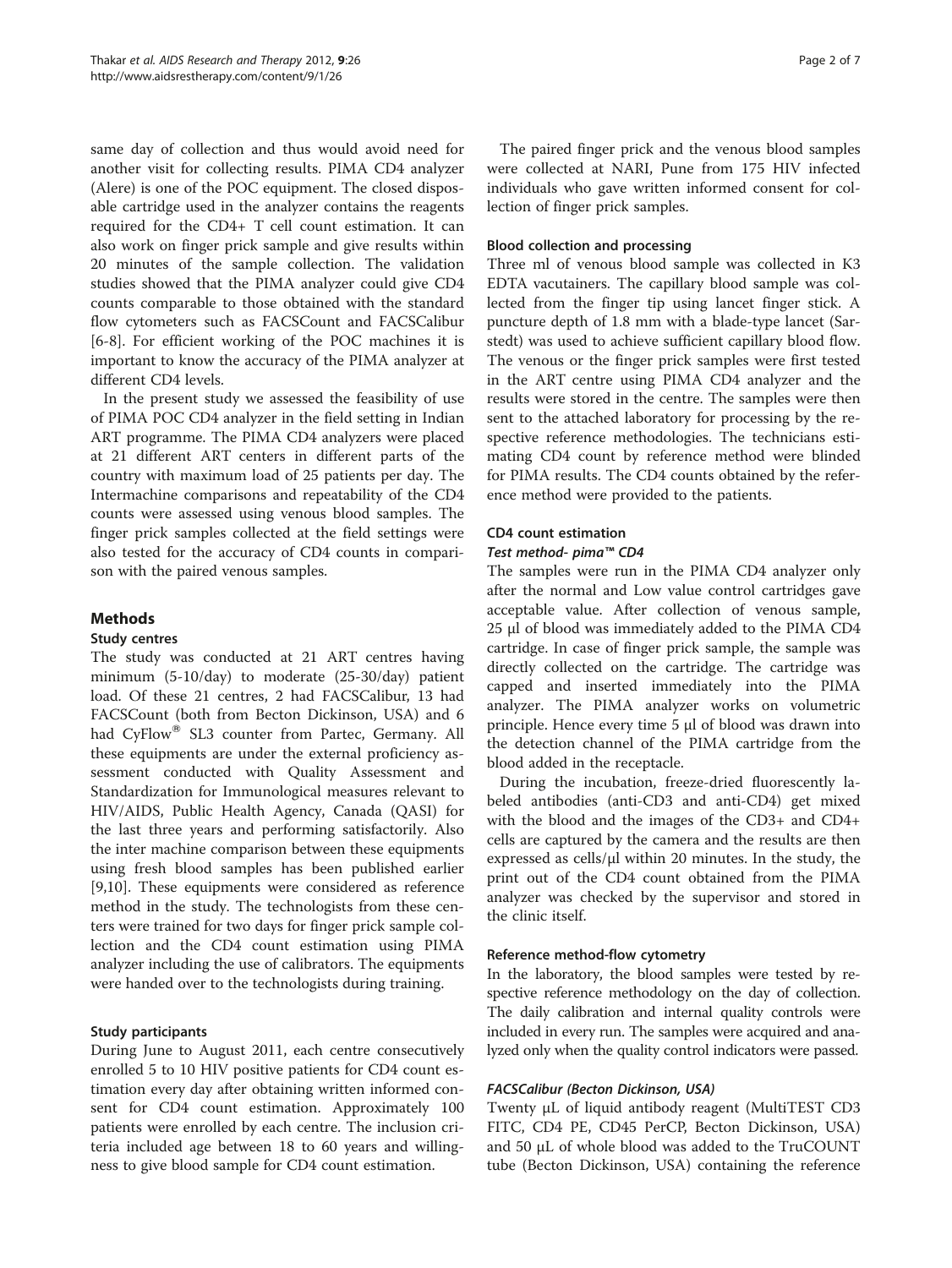beads. After incubation, the RBCs were lysed using 450 μl of 1:10 diluted lysing solution for 15 minutes in the dark at ambient temperature. The stained sample was acquired on FACSCalibur (Becton Dickinson, USA) and analyzed automatically using the MultiSET software (BD Biosciences) by gating CD45+ T cells in first place and these cells were further gated in CD3 + CD4+ versus CD3 + CD4- T cells.

#### FACSCount (Becton Dickinson, USA)

Fifty μL of whole blood was added to FACSCount tube containing CD3 PE /CD4 PE.Cychrome (PE.Cy5) monoclonal antibodies and a known number of reference beads in a liquid format (Becton Dickinson, USA). After incubation, 50 μL of fixative (5% formaldehyde in PBS) was added. The stained sample was acquired and analyzed on the FACSCount using the automated analyzing software by gating on CD3 + CD4+ T cells.

#### CyFlow<sup>®</sup> SL3 (partec, Germany)

Twenty μL of whole blood and 20 μL of CD4-PE (Partec, Germany) monoclonal antibody were added to the sample tube (Partec, Germany). After incubation, 800 μl of no lyse buffer (Partec, Germany) was added into the sample tube. The stained sample was then acquired on the CyFlow SL\_3. The acquired data was analyzed using the inbuilt CyView software by gating on the histogram of CD4+ T cells. The histogram and absolute counts are displayed and printed automatically.. The results were printed and stored after review.

#### Assessment of inter machine variation for PIMA CD4 analyzer

Before distribution of the machines to respective centers, the inter-machine variation was assessed by running the commercially available stabilized blood samples with Normal and low level CD4 count (Immuno Trol controls, Beckman Coulter, USA) and 2 freshly collected blood samples with low and high CD4 counts.

Additionally the onsite inter machine variation was assessed using the low (CD4 count range: 129 to 201 cells/mm<sup>3</sup> ) and normal (CD4 count range: 857 to 1075 cells/mm<sup>3</sup>) level PIMA Bead standards which were used by these centers daily.

#### Statistical analysis

For assessing the precision as well as inter-machine variability amongst all 21 machines, the percent CV value less than 10% was considered to be an acceptable value.

The Pearson's correlation coefficient was used to estimate the strength of the correlation between the CD4 counts obtained by the PIMA CD4 analyzer and the respective reference methods. The data was analyzed using Bland-Altman analysis to find out whether the methods agree sufficiently well [\[11](#page-6-0)]. Since the data was collected on a wide range of CD4 counts the relative bias was calculated which is expected to normalize wide range of absolute count data and thus would allow direct comparison between PIMA and various reference methods. The relative bias was calculated by converting the ratio of the difference between the CD4 counts obtained from two machines and the average of both readings into percentages.

Similar analyses were performed for comparison of the finger prick sample with the venous sample. To determine the accuracy of the PIMA analyzer at different CD4 levels, the median values obtained for different CD4 ranges (<250, 251-350, 351-500 and >500 cells/mm<sup>3</sup>) by both, the reference method and the PIMA analyzer were compared. The relative bias was also calculated for these CD4 ranges. To determine the clinical significance of the variations in the CD4 estimations in the decision on treatment initiation, the sensitivity and specificity of PIMA CD4 analyzer to identify patients requiring ART (CD4 count < 350 cells/μL) was determined.

#### Results

Before distribution, the inter machine variation for all 21 machines was assessed using fresh as well as stabilized blood samples with high and low CD4 counts. Using the stabilized blood samples, the% CV was found to be 4% and  $3\%$  for low (130 cells/mm<sup>3</sup>) and high (649 cells/ mm<sup>3</sup>) Immuno Trol controls respectively. Whereas for the freshly collected samples, the%CV was 10% for low count  $(180 \text{ cells}/\text{mm}^3)$  and  $8\%$  for the normal count (749 cells/mm<sup>3</sup>). When the machines were installed on site, the onsite variation was assessed by the values of low and normal level PIMA Bead standards which were used by all centers daily before processing the samples. The mean% CV of all the centers for low control was 2.3 (range 0.67 -7.59) where as the mean%CV for high control was 1.6 (range: 0.39- 7.19). The data collected for the inter machine comparison between the three reference analyzers at a single center at two different out-patient clinics showed that the% CV between these analyzers was 8% with a range of 2.4% to 9% ( $N = 25$ , range of CD4 count: 114–965).

A total of 1790 participants were enrolled in the study (958 Male and 832 Female). The median age of the participants was 36 years (range: 19 to 55 years). The data showed excellent correlation between the CD4 counts obtained by PIMA CD4 analyzer and the respective reference methods (N = 1790, r = 0.921, p < 0.001, Figure [1](#page-3-0)A) at all centers. The Bland Altman plot analysis for the agreement between the values obtained with PIMA CD4 analyzer and the respective reference methods showed low relative bias of 0.2% (Mean  $\pm$  SD: -42 to 42) (Figure [1B](#page-3-0)). The CD4 counts obtained using individual reference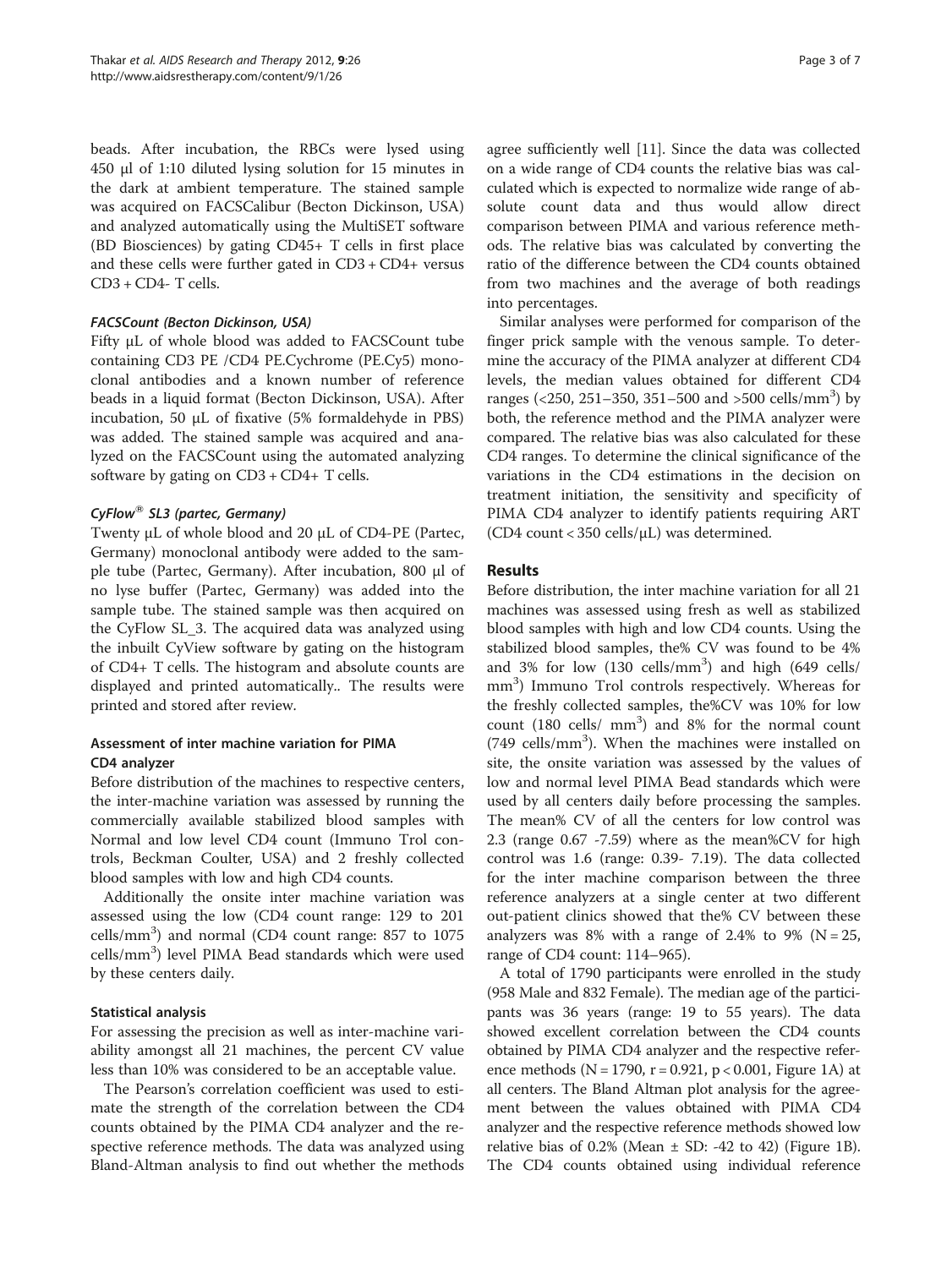methods also showed good correlation with the counts obtained using PIMA CD4 analyzer FACSCount  $(r = 0.983, P < 0.01)$ , FACSCalibur  $(r = 0.988, P < 0.01)$  and Cyflow SL3 ( $r = 0.977$ ,  $P < 0.01$ ). The CD4 counts obtained using PIMA analyzer were compared with those obtained using either of the three reference methods at different clinically relevant CD4 levels such as <250, 251–350,  $351-500$  and  $>500$  cells/mm<sup>3</sup> (Table 1). The differences in the median CD4 counts obtained by the reference method and the PIMA analyzer were not significant  $(P > 0.05)$  for all CD4 ranges. The relative bias was also ranged between −7 to 5.1%.

WHO recommends to initiate ART at CD4 count < 350  $\text{cells/mm}^3(1)$ . Hence, the sensitivity and specificity of the PIMA CD4 analyzer to identify patients with CD4 count  $\langle$ 350 cells/mm<sup>3</sup> was found to be 91% indicating that the chances of 9% wrong counts. When the data within the CD4 range of 251–500 cells/mm3 was assessed it was observed that 50% of the mismatched values were within the 320 to 380 cells/mm<sup>3</sup>. The data was analyzed for individual reference analyzer (Table [2](#page-4-0)) which also showed the sensitivity and specificity of the PIMA analyzer ranged between 91 to 96% and the mean relative bias between −5 to 8%.

In 175 patients, the finger prick sample was obtained in addition to venous blood. The CD4 counts obtained from the finger prick samples using PIMA CD4 analyzer correlated well with the CD4 counts obtained by reference method, FACSCalibur using the venous blood  $(r = 0.856, P < 0.01,$  Figure [2A](#page-4-0)) with a relative bias of −9.1%(range: -46% to 27%, Figure [2B](#page-4-0)). The CD4 counts obtained using PIMA analyzer on both, finger prick and venous blood were also comparable with  $r = 0.854$  and slightly better relative bias on 2.8% (range: -37% to 43%) (Figure [2C](#page-4-0) and D).

The users of the equipment at various centers expressed that the analyzer was compact and hence could fit in the small space available at the centers. The equipment is battery operated, showed a battery backup of 3–4 hours eliminating the requirement of continuous electricity. The rate of invalid cartridges was 1 to 2 percent at these centers and thus repeat testing needed to be done in such cases.

#### **Discussion**

The present field based study showed that the PIMA analyzer gave comparable results with the reference methodologies for different CD4 ranges; one of the



| CD4 Range (Cells/mm <sup>3</sup> ) | N    | Median CD4 Count (Range)* Cells/mm <sup>3</sup> |                      | Mean relative bias (±2SD) |
|------------------------------------|------|-------------------------------------------------|----------------------|---------------------------|
|                                    |      | <b>Reference Method</b>                         | <b>PIMA Analyzer</b> |                           |
| All                                | 1790 | 356 (2-1726)                                    | $354(6 - 1615)$      | $-1\%$ ( $-43, 42$ )      |
| $<$ 250                            | 508  | $165(2 - 250)$                                  | 168 (6-348)          | $-7\%$ ( $-65, 51$ )      |
| $<$ 350                            | 877  | $228(2 - 350)$                                  | $225(6 - 542)$       | $5\% (-45,55)$            |
| 251-350                            | 369  | 298 (251-350)                                   | 299 (153-542)        | $-2\%$ ( $-40, 36$ )      |
| 351-500                            | 423  | 417 (351-500)                                   | 415 (213-676)        | $0\% (-30, 30)$           |
| >500                               | 490  | 648 (502-1726)                                  | 637 (179-1615)       | $5.1\% (-23, 33)$         |

\*: The differences between the median CD4 counts obtained by the one of the reference methods and the PIMA analyzer was statistically insignificant for all CD4 ranges  $(P > 0.05)$ .

<span id="page-3-0"></span>Thakar et al. AIDS Research and Therapy 2012, 9:26 Page 4 of 7 Page 4 of 7 http://www.aidsrestherapy.com/content/9/1/26

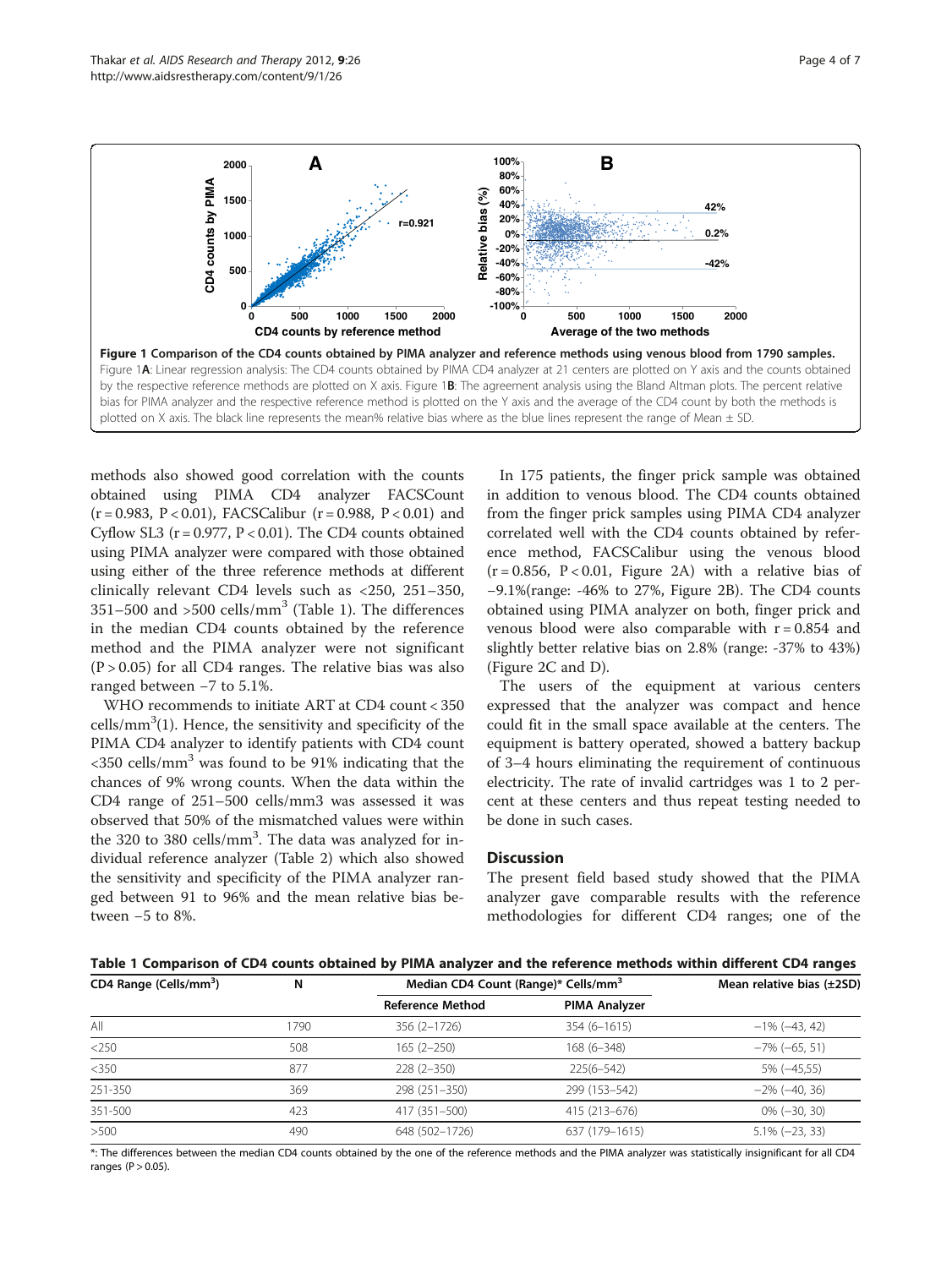<span id="page-4-0"></span>Table 2 Sensitivity of PIMA analyzer to identify patients with CD4 count <350; a cut off used for ART initiation

| Reference<br>method | <b>PIMA</b> analyzer |             |                    |                                          |  |
|---------------------|----------------------|-------------|--------------------|------------------------------------------|--|
|                     | Ν                    | Sensitivity | <b>Specificity</b> | <b>Mean Relative</b><br>bias $(\pm 2SD)$ |  |
| <b>FACSCalibur</b>  | 121                  | 96%         | 91%                | $4(-48, 56)$                             |  |
| <b>FACSCount</b>    | 206                  | 92%         | 91%                | $-5(-49, 59)$                            |  |
| Partec              | 550                  | 91%         | 96%                | $8(-8.4, -7.6)$                          |  |

important characteristics for the validation of a new technology. The study could analyze more than 300 samples (range 369 to 508) samples at each CD4 range;  $\langle 250, 251-350, 351-500 \rangle$  and  $\langle 500 \rangle$  cells/mm<sup>3</sup> and the analysis showed very low relative bias within the PIMA and reference methodologies. Before distribution of the machines to various centers the inter machine comparison showed less than 10 percent%CV for both high and low CD4 counts for either the stabilized blood samples

or fresh blood samples indicating good precision. The onsite inter-instrument variation was also within the 10% limit indicating the efficient use of PIMA analyzer as POC machine. The sensitivity and specificity of the PIMA analyzer to identify the patients with CD4 count less than 350, was found to be 91%. This indicated that the use of PIMA would put additional burden on the treatment providers as the treatment would be given to the patients who still have CD4 counts above 350. However the analysis showed that more than 50% mismatched results were between CD4 counts of 320 to 380; indicating that most of the patients would need ART in short time. The previously reported study has showed higher sensitivity but lower specificity to identify patients with CD4 counts lower than 350 cells (8). Previous studies have also shown less precision for the finger prick samples and also indicated that the finger prick sample collection required adequate training for correct use of the samples (7,8,12). Our study confirmed that



Figure 2 Comparison of the CD4 counts obtained from finger prick sample and from paired venous blood. Figure 2A and C: Linear regression analysis: The correlation between the CD4 counts obtained from finger prick sample using PIMA CD4 analyzer (Y axis) and from venous blood using FACSCalibur (2A) and PIMA (2C) (X axis) is assessed. Figure 2B and D: The agreement analysis using the Bland Altman plots. The percent relative bias for CD4 counts from finger prick sample and the paired venous blood using FACSCalibur (Figure 2B) and PIMA (Figure 2D) is plotted on the Y axis and the average of the CD4 count by both the samples is plotted on X axis. The black line represents the mean% relative bias of where as the blue lines represent the range of Mean  $\pm$  SD.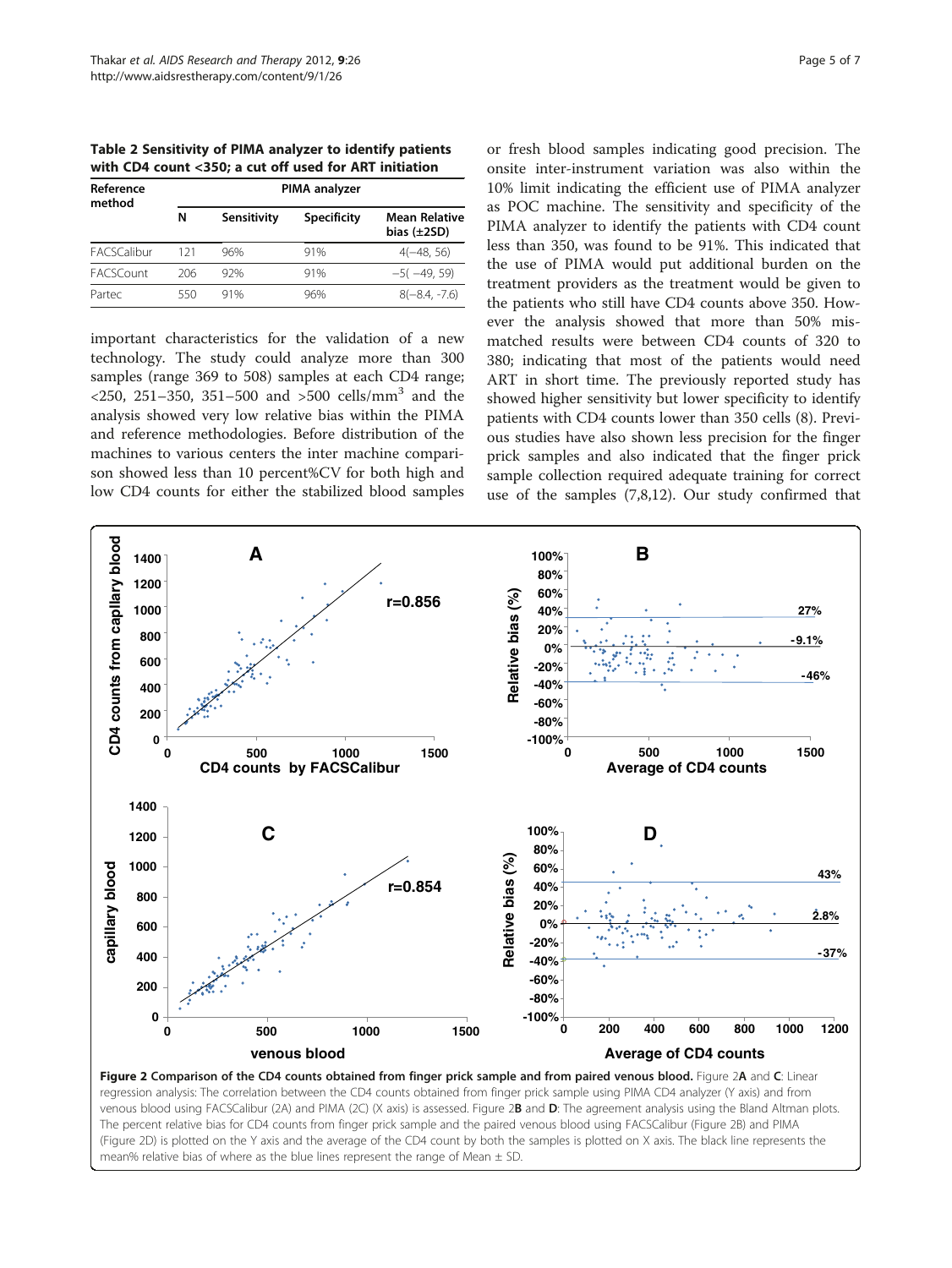<span id="page-5-0"></span>the finger prick samples could be tested on PIMA analyzer with slightly less efficiency and also confirmed the requirement of the operator training for proper collection of finger prick sample to avoid multiple pricks. It was observed that in case of insufficient and improper finger-prick sample collection, the reliability of the CD4 counts by PIMA analyzer was questionable. Also our study participants preferred to give venous blood sample. The primary reasons were requirement of blood collection for other investigations using venous blood and a fear of being subjected to multiple pricks if sufficient volume of blood is not obtained in a single prick. Hence the finger prick blood sample could be the method of choice when only CD4 testing has to be carried out. The PIMA CD4 analyzer is battery operated and the reagents are stable at room temperature making it suitable for use in the areas where the reliable electric supply is not available and the ambient temperatures are often high. The cartridges have shelf life of six months making it suitable for remote areas where the shipment, delivery and storage, would be difficult. The testing does not require any additional equipment. The analyzer can be used after a minimum training and can be run by the clinical staff such as nurses where multi-tasking may be necessary due to shortage of trained staff or lack of sufficient workload [[12](#page-6-0)].

The stabilized blood samples could be tested reliably by PIMA analyzer indicating amenability of the system for participation in the External Quality Assurance Scheme.

Unlike other CD4 enumerating equipments, in PIMA analyzer, the complete process of staining takes place in the equipment itself. Hence the sample throughput would be relatively low and the analyzer would be useful at the centres with 10–20 patients load/day. However, it is not expected that peripheral centres will have higher patient load and more than one machine could be installed in the centres if required.

The countrywide national ART roll out programme in India comprises of 300 ART centers and 550 linked centers with 3,64,000 adult populations on ART by January 2011 [[13](#page-6-0)].The availability of CD4 counts in selected centers required either long distance travel for the patient or transport of the sample to the laboratory. This resulted in missed visits of the patients and problems in patient management. The loss to follow up of HIV infected patients after the diagnosis has been reported to be in the range of 16 to 25% in India [\[14](#page-6-0), personal communication]. Although multiple factors are responsible for loss to follow up, availability of CD4 testing at point of care will help in reducing the number of clinic visits, thus helping in reducing loss to follow up. A recent report from Africa showed that POC CD4 testing could successfully reduce the pretreatment loss to follow-up [[15\]](#page-6-0). Also the implementation of 350 CD4 count as a

cut off for ART initiation instead of earlier cutoff of 250 would increase the burden on CD4 testing facility. Hence the decentralization of CD4 testing by providing CD4 count at primary health centers in combination with HIV diagnosis could enable proper monitoring of disease progression and ART initiation at the primary health centers only and would maximize the public health benefit of POC technology.

The PIMA analyzer does not provide percentage of CD4+ cells; hence, it would not be useful for monitoring the paediatric population younger than 5 years. As the movement of the paediatric patients/samples is difficult in the periphery, unavailability of CD4 percentage at the peripheral centre could be one of the limitations of this POC machine. In such cases the dual platform technology can be used by using absolute lymphocyte counts from hematology analyzer or from peripheral blood smear and the absolute CD4 counts from PIMA analyzer to calculate CD4 percentages. However the disadvantages would be of influence of the variation due to another system.

The cost of the PIMA analyzer is lesser than the available single platform CD4 machines and the cost of the cartridge is around 10 US\$ which is slightly higher which might pose problem if not procured in bulk amount where the cost benefit could be obtained.

In conclusion, the study showed that the POC PIMA CD4 analyzer would be suitable for use in remote areas with minimum or no infrastructure. The availability of the CD4 counts on the same day of sample collection would reduce the number of repeat visits and improve patient management. Hence the integration of POC CD4 testing into the national AIDS control program would facilitate the better patient management in HIV infection.

#### Competing interests

The authors have declared that no competing interests exist.

#### Authors' contributions

MT: Planning, execution, analysis of the data and manuscript writing. BM, NS, SB: Execution of the study, data collection and training. SS: statistical analysis. SK, BR, MS, NS, PT: Execution and manuscript writing. RP: Planning and manuscript writing. All authors read and approved the final manuscript.

#### Acknowledgements

The authors would like to thank the clinical and laboratory staff of the 21 ART centers from India for conducting the CD4 count estimations by PIMA analyzer and the reference methods and also to the study volunteers for their participation. The study was funded by UNITAID.

#### Author details

<sup>1</sup>Department of Immunology, National AIDS Research Institute, G-73, MIDC Bhosari, Pune 411 026, India. <sup>2</sup>National AIDS Control Organization, New Delhi, India. <sup>3</sup> Clinton Health Access Initiative, New Delhi, India.

#### Received: 9 July 2012 Accepted: 17 September 2012 Published: 21 September 2012

#### References

1. World Health Organization: Antiretroviral therapy for HIV infection in adults and adolescents: Recommendations for a public health approach. 2010. [http://whqlibdoc.who.int/publications/2010/9789241599764\\_eng.pdf.](http://whqlibdoc.who.int/publications/2010/9789241599764_eng.pdf)